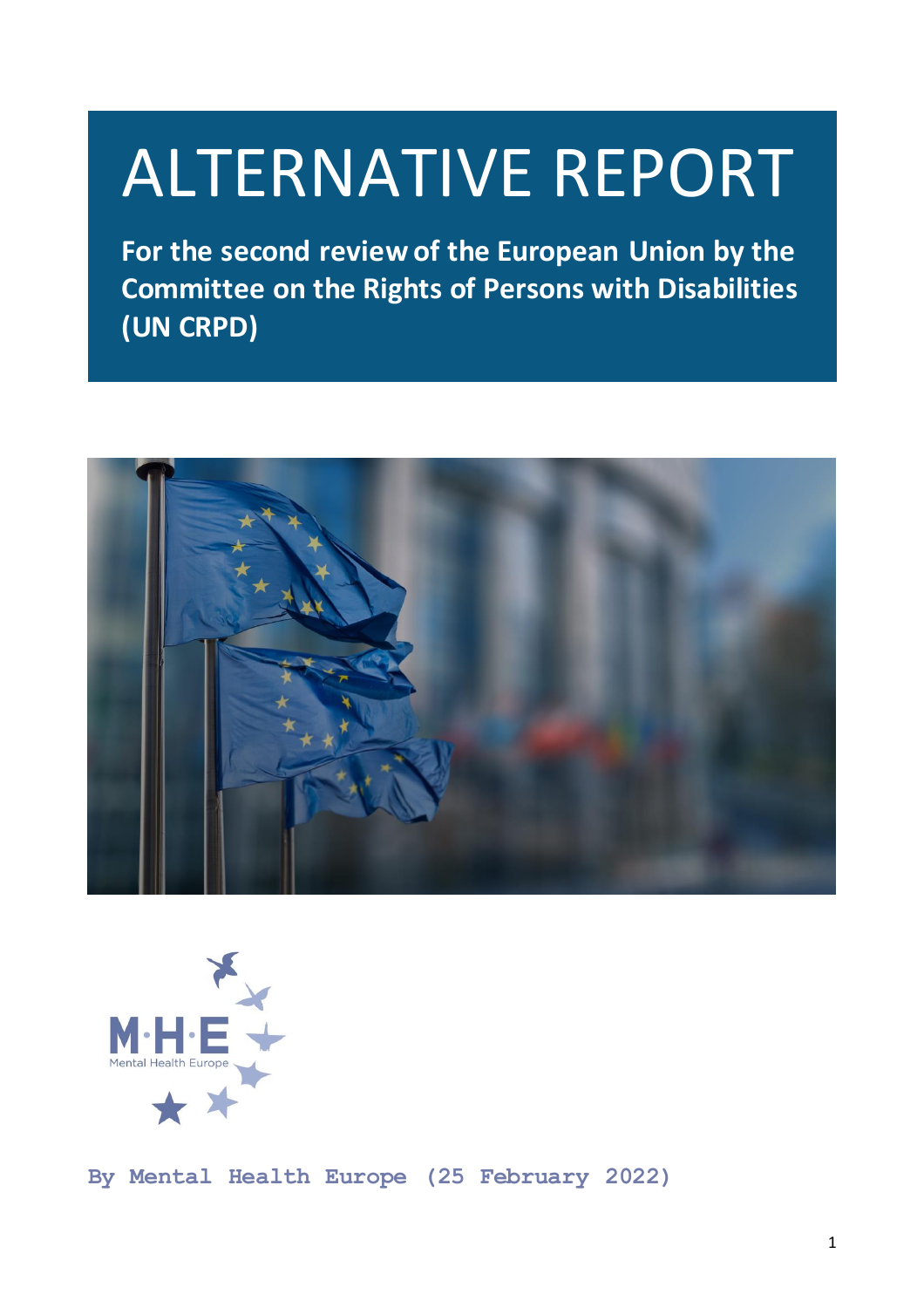# **Mental Health Europe's alternative report for the second review of the European Union by the Committee on the Rights of Persons with Disabilities**

# **About Mental Health Europe (MHE)**

[Mental Health Europe](https://www.mhe-sme.org/) (MHE) is the largest independent European non-governmental network working in the field of mental health. We are committed to the promotion of mental well-being, the prevention of mental distress and improvement of care. We advocate for social inclusion and the protection of the rights of (ex)users of mental health services, persons with psychosocial disabilities, their families and carers. We also raise awareness of mental health to end mental health stigma and discrimination.

MHE represents associations and individuals in the field of mental health including users of mental health services, their supporters, professionals, service providers, human rights experts and volunteers. We work closely with the European Institutions and international bodies to mainstream mental health in all policies and end mental health stigma. For a better understanding of the essence of our work, check our [Mental](https://www.mhe-sme.org/mental-health-europe-explained/)  [Health Europe explained](https://www.mhe-sme.org/mental-health-europe-explained/) page and [our introductory video.](https://www.youtube.com/watch?v=N-m2WOYa-7s)

# **Context**

The European Union (EU) ratified the United Nations Convention on the Rights of Persons with Disabilities (UN CRPD) in 2010. In 2015, it was reviewed for the first time by the Committee on the Rights of Persons with Disabilities (UN CRPD Committee).

As a unique economic and political union between 27 Member States, the EU listed the areas in which it has an exclusive or shared competence with its Member States vis-à-vis the implementation of the UN CRPD. The EU has exclusive competence about the compatibility of state aid with the common market and the common custom tariff. It shares competence with Member States on actions to **combat discrimination towards persons with disabilities**, improve **free movement of goods, persons, services and capital** agriculture, transport by rail, road, sea and air transport, taxation, internal market, **equal pay regardless of gender, disability or other grounds of discrimination**, Trans-European network policy and statistics. It also shares competence with Member States towards developing a **coordinated strategy for employment**.

The declaration of competence also contains a list of EU laws and regulations that are relevant for the implementation of the UN CRPD on topics related to accessibility, equality, independent living standards, social inclusion, work and employment, personal mobility, statistics and data collection, and international cooperation.

# **Methodology**

MHE created an ad-hoc working group to support the preparation of our alternative report. The working group was composed of MHE's members knowledgeable on human rights and psychosocial disability, including experts by experience, and/or expert in one or more of the topics covered by the UN CRPD. The alternative report was drafted by MHE's Brussels office and reviewed by the ad-hoc working group and MHE Board.

Information was collected through desk research starting from [MHE's 2019 Implementation report of the UN](https://www.mhe-sme.org/wp-content/uploads/2019/11/UNCRPD-Implementation-2019.pdf)  [CRPD recommendations.](https://www.mhe-sme.org/wp-content/uploads/2019/11/UNCRPD-Implementation-2019.pdf)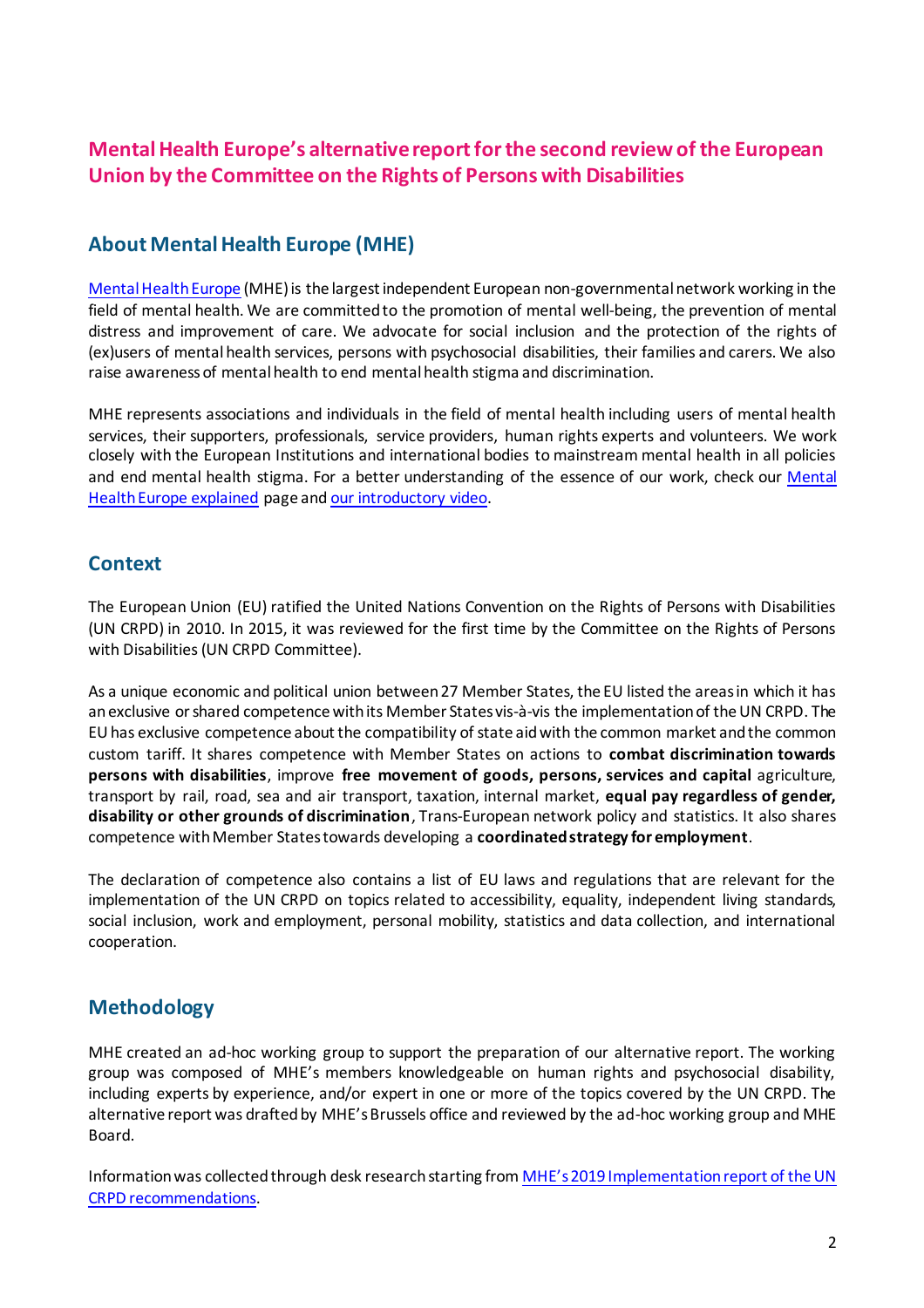# **Abbreviations and acronyms**

| <b>EEG</b>               | European Expert Group in the transition from institutional to community-based |
|--------------------------|-------------------------------------------------------------------------------|
|                          | care                                                                          |
| EU                       | European Union                                                                |
| <b>MHE</b>               | Mental Health Europe                                                          |
| <b>UN CRPD</b>           | United Nations Convention on the Rights of Persons with Disabilities          |
| <b>UN CRPD Committee</b> | Committee on the Rights of Persons with Disabilities                          |

# **Glossary**

**Mental health** i[s defined by the World Health Organisation \(WHO\)](https://www.who.int/news-room/fact-sheets/detail/mental-health-strengthening-our-response) as "a state of well-being in which every individual realizes his or her own potential, can cope with the normal stresses of life, can work productively and fruitfully, and is able to make a contribution to her or his community." Mental health is an integral part of everyone's general health, and is as valuable and important as physical health.

**Mental health problems** are the opposite of good mental health. It is a state where a combination of factors, such as a person's life, social, economic and cultural environment, negatively influence their well-being. Mental health problems can prevent a person to reach the highest possible level of wellbeing if paired with societal barriers.

**Psychosocial disability** is an internationally recognised term, in particular by the United Nations, to describe the experience of people who have mental impairments which, in interaction with various societal barriers, may hinder the full realisation of their rights.

The **psychosocial model of disability** frames psychosocial disability as a human experience. Distress is caused by a variety of factors including wider socio-economic issues, challenging or traumatic life events and personality. With this model, a psychosocial disability is a mental health problem which, when combined with barriers in society, becomes disabling. The psychosocial model differs from the biomedical model of disability, which frames psychosocial disability as an illness mainly caused by biomedical factors and genetic predisposition.

This term **experts by / through experience** is often seen as an equivalent of 'person with lived experience'. It refers to a person who has or had experience of mental health problems and has gained expertise in their own experience.

**Co-creation** is an approach through which persons with psychosocial disabilities, their supporters, service providers and other actors work together on an equal basis and value the essential knowledge each contribute.

For more information and explanations on terms and words related to psychosocial disabilities, please consult [MHE glossary and guidance.](https://www.mhe-sme.org/mental-health-europe-explained/#1589352808116-ea747e0b-af09)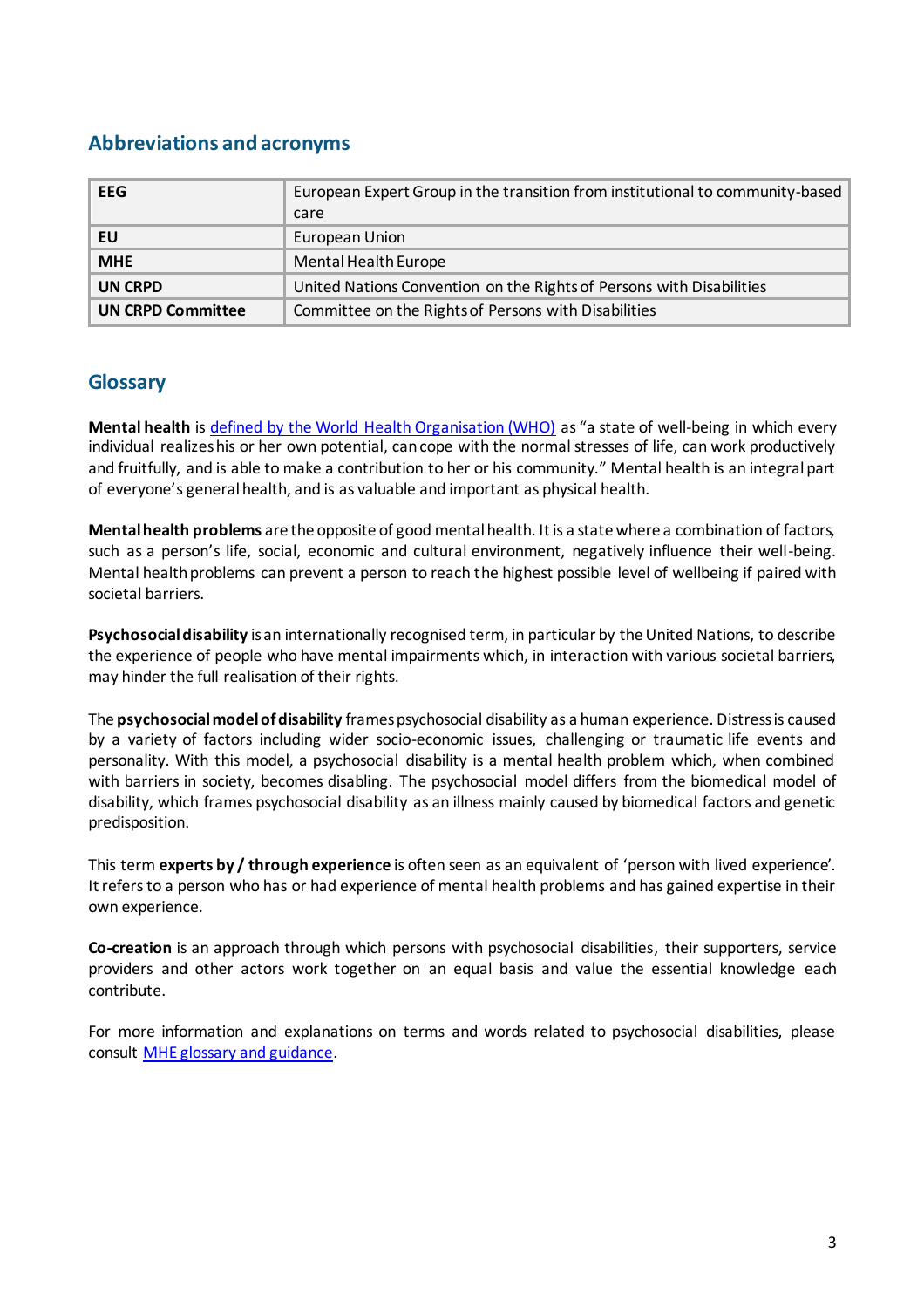# **Review of General Provisions of the UN CRPD**

# **Articles 1 to 4: General principles and obligations**

# **Ratification of the Optional Protocol**

The EU has not ratified the Optional Protocol of the UN CRPD.

# **Suggested question:**

**What are the measures and timeframe of the European Union to fully implement the ratification of the Optional Protocol to the Convention?**

# **Review of EU legislation to harmonise it with the UN CRPD**

To date the EU has not conducted a review of its legislation to ensure the full harmonisation with the provisions in the UN CRPD, as recommended in the 2015 Concluding Observations. Additionally, in a number of documents including pieces of legislations, publications or web pages, inappropriate terminology continues to be used, despite the UN CRPD. These are widely prevalent, one example is the use of expressions like "mentally disabled persons" in documents referring to the [mutual](https://eur-lex.europa.eu/legal-content/EN/TXT/HTML/?uri=CELEX:52000DC0495&from=en)  [recognition of final decisions in criminal matters.](https://eur-lex.europa.eu/legal-content/EN/TXT/HTML/?uri=CELEX:52000DC0495&from=en)

## **Suggested questions:**

**What is the intended timeline to conduct a review of EU legislation and used terminology?** 

**What practical steps is the EU taking to ensure legal harmonisation with the UN CRPD of all its existing and new laws, policies and programmes?** 

## **Strategy on the implementation of the UN CRPD**

The EU adopted its strategy for the implementation of the UN CRPD in March 2021, the [Strategy for the](https://ec.europa.eu/commission/presscorner/detail/en/ip_21_810)  [Rights of Persons with Disabilities 2021-2030.](https://ec.europa.eu/commission/presscorner/detail/en/ip_21_810) This strategy clearly mentions some of the barriers faced by persons with psychosocial disabilities and mental health problems – a clear improvement from the past strategy covering the 2010-2020 period, which did not fully address the challengesfaced by persons with 'invisible' disabilities. However, while some improvements are evident, many of the commitments in the strategy are vague and have no timeline with concrete actions for implementation.

## **Suggested question:**

**What practical steps and timeline will the European Commission take to implement its Strategy for the Rights of Persons with Disabilities 2021-2030? Please provide a timeline with clear intermediate actions and deadlines on the implementation of each proposed initiative.**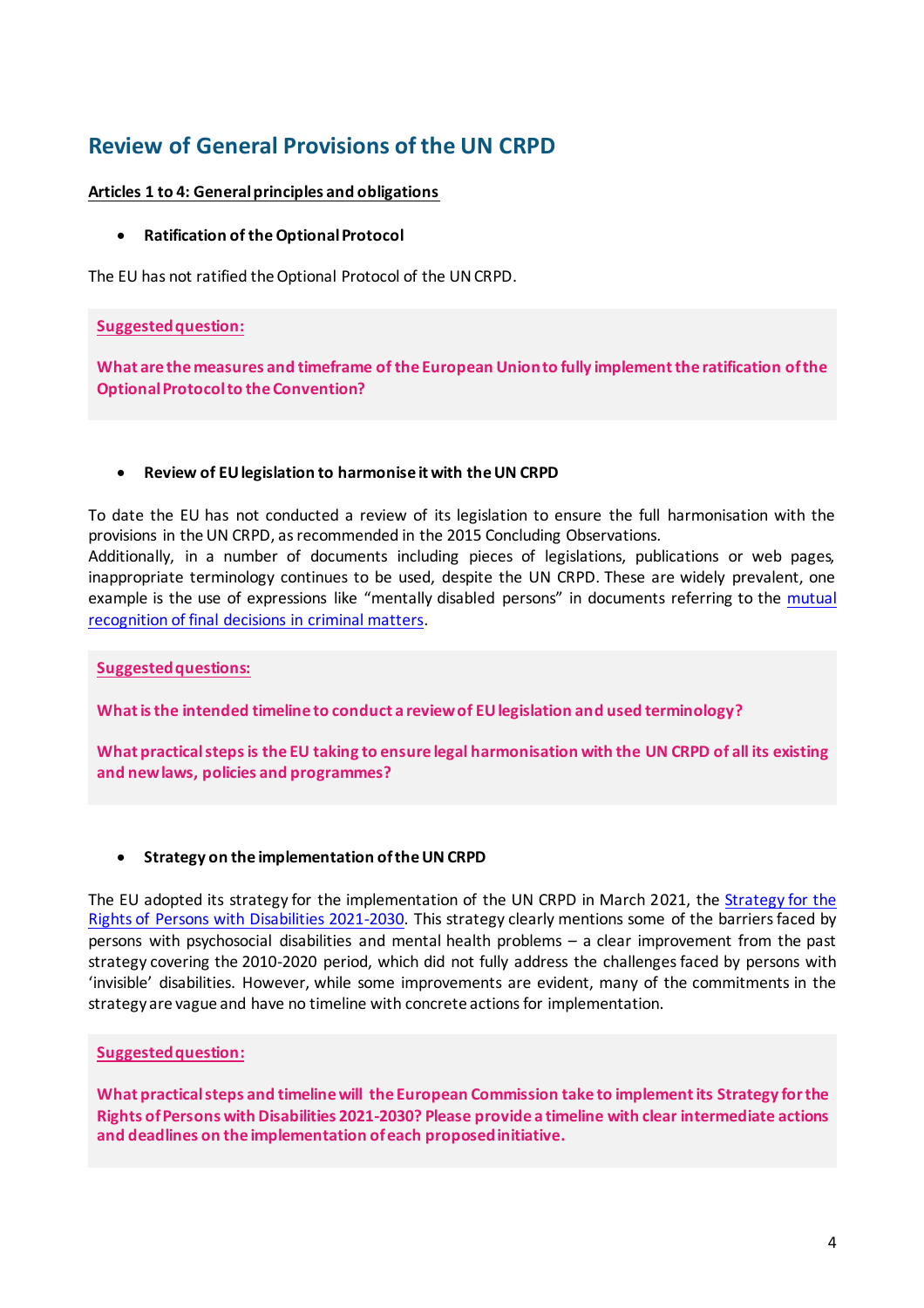# **Set up a structured dialogue for the meaningful involvement of persons with disabilities**

The Strategy for the Rights of Persons with Disabilities 2021-2030 established the Disability Platform. This group includes experts in the field of disability, including persons with disabilities, and aims to support the European Commission in the implementation of the 2021-2030 strategy, as well as national disability strategies, plans or policies. Additionally, the Directorate-General for Employment, Social Affairs and Inclusion has a structured dialogue with civil society which sometimes deals with issues of relevance for persons with disabilities.

That said, there is no standardised mechanism to ensure the regular and meaningful involvement of persons with disabilities and their representative organisations in other Directorate Generals of the European Commission or other EU bodies (e.g. Council of the EU). Consultation continues to be ad hoc across all EU institutions.

# **Suggested question:**

**What steps will the EU take to set up a structured dialogue with an independent budget line and sufficient funding for coordination among EU institutions, agencies and bodies and for meaningful consultation with and participation of persons with disabilities in all their diversity and their representative organisations?** 

# **Update the declaration of competence and its list of instruments**

The EU has not updated the declaration of competence and its list of instruments, as recommended in the 2015 Concluding Observations.

## **Suggested question:**

**When will the EU declaration of competences and its list of instruments be updated and what measures will be taken if this timescale is unmet?** 

## **Article 5: Equality and non-discrimination**

The 2015 Concluding Observations recommended the EU to adopt the horizontal Directive on equal treatment as well as ensure that discrimination in all aspects on the grounds of disability is prohibited, including multiple and intersectional discrimination.

Until today, the proposed horizontal Directive on equal treatment is not adopted as this piece of legislation remains blocked for adoption in the Council of the EU. This implies that presently the EU does not have a comprehensive piece of legislation addressing discrimination on the grounds of disability, age, religion or belief, and sexual orientation in the areas of social protection, health care, (re)habilitation, education and the provision of goods and service. Under EU law, persons with disabilities are only protected against discrimination in the field of employment and vocational training through the [EU Directive on equal](https://eur-lex.europa.eu/legal-content/EN/TXT/?uri=celex%3A32000L0078)  [treatment in the field of employment.](https://eur-lex.europa.eu/legal-content/EN/TXT/?uri=celex%3A32000L0078)

Over the past few years, the European Commission has introduced a variety of initiatives to address the better inclusion of persons in disadvantaged situations or marginalised groups. Examples of such initiatives are: the [Gender Equality Strategy 2020-2025,](https://ec.europa.eu/info/policies/justice-and-fundamental-rights/gender-equality/gender-equality-strategy_en) the [LGBTIQ Equality Strategy 2020-2025](https://ec.europa.eu/info/policies/justice-and-fundamental-rights/combatting-discrimination/lesbian-gay-bi-trans-and-intersex-equality/lgbtiq-equality-strategy-2020-2025_en) and the [EU Youth](https://eur-lex.europa.eu/legal-content/EN/TXT/?uri=OJ:C:2018:456:FULL)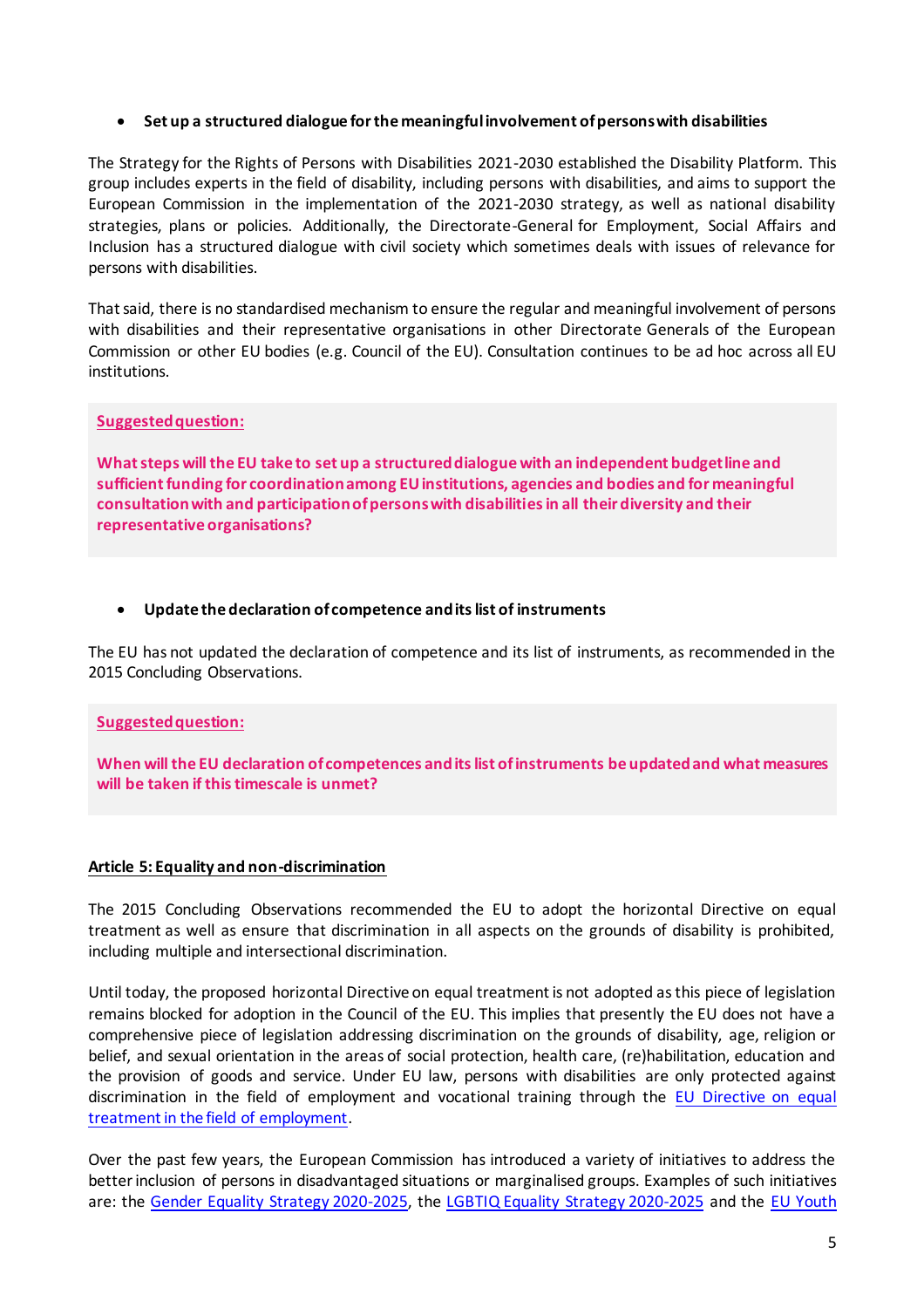[Strategy for 2019-2027.](https://eur-lex.europa.eu/legal-content/EN/TXT/?uri=OJ:C:2018:456:FULL) While some of these initiatives aim to tackle those barriers and challenges that can cause multiple and intersectional discrimination and other socio-economic factors that can precipitate mental distress, there continues to be a lack of concrete actions to ensure the adequate implementation of these initiatives and the meaningful involvement of persons with lived experiences.

A barrier that is specifically faced by persons with psychosocial disabilities is the way in which their disability is recognised and assessed through legislation. Definitions of psychosocial disabilities remain narrow, over-medicalised or non-existent. The continuous prevalence of the bio-medical model framesand interpretsmental impairments as a series of symptoms to cure and psychosocial disability as an illness to treat. This approach hinders the understanding of mental health and psychosocial disability as a wide spectrum of experiences and feelings, and does not take into account the external barriers that might cause distress and mental impairments.

The bio-medical approach implies that the variety of experiences of a person can be reduced to a disease or illness that should be solely cured medically. This leads to misconceptions and stigma that can fuel discrimination towards an individual as well as systematic discrimination against a group of persons with disabilities (e.g. in being equally recognised before the law, being granted equal access to justice, being able to enjoy one's freedom and independent living).

The bio-medical approach (and definitions based on it) are incompatible with the UN CRPD as they predominantly focus on the functional evaluation of the capabilities of a person rather than the needs and barriers faced by individuals. In addition, unclear or medical definitions of disability have assessments that require proof of impairment or duration of impairment, which can be harder to prove for people with psychosocial disabilities since their impairment is not visible and the assessment can be subjective and narrow for the reasons explained above.

# **Suggested question:**

**What measures is the EU taking to ensure the adoption of the horizontal Directive on equal treatment and to ensure that discrimination in all aspects on the grounds of disability is prohibited, including multiple and intersectional discrimination?**

**Which actions will the EU take to step up the efforts to promote a psychosocial model to disability – as opposed to a biomedical model – in laws, policies and programmes?**

# **Article 8: Awareness-raising**

The EU has not introduced a comprehensive campaign to raise awareness about the UN CRPD and combat prejudice against people with psychosocial disabilities.

In 2019, the European Commission launched an online campaign on combating discrimination in the workplace for people with disabilities. This campaign focused on employers and on the provision of reasonable accommodations.

## **Suggested question:**

**How will the EU develop comprehensive and accessible campaigns through co-creation to raise awareness about the UN CRPD and combat prejudice against people with psychosocial disabilities? Please provide a timeline to indicate proposed steps and dates for their implementation.**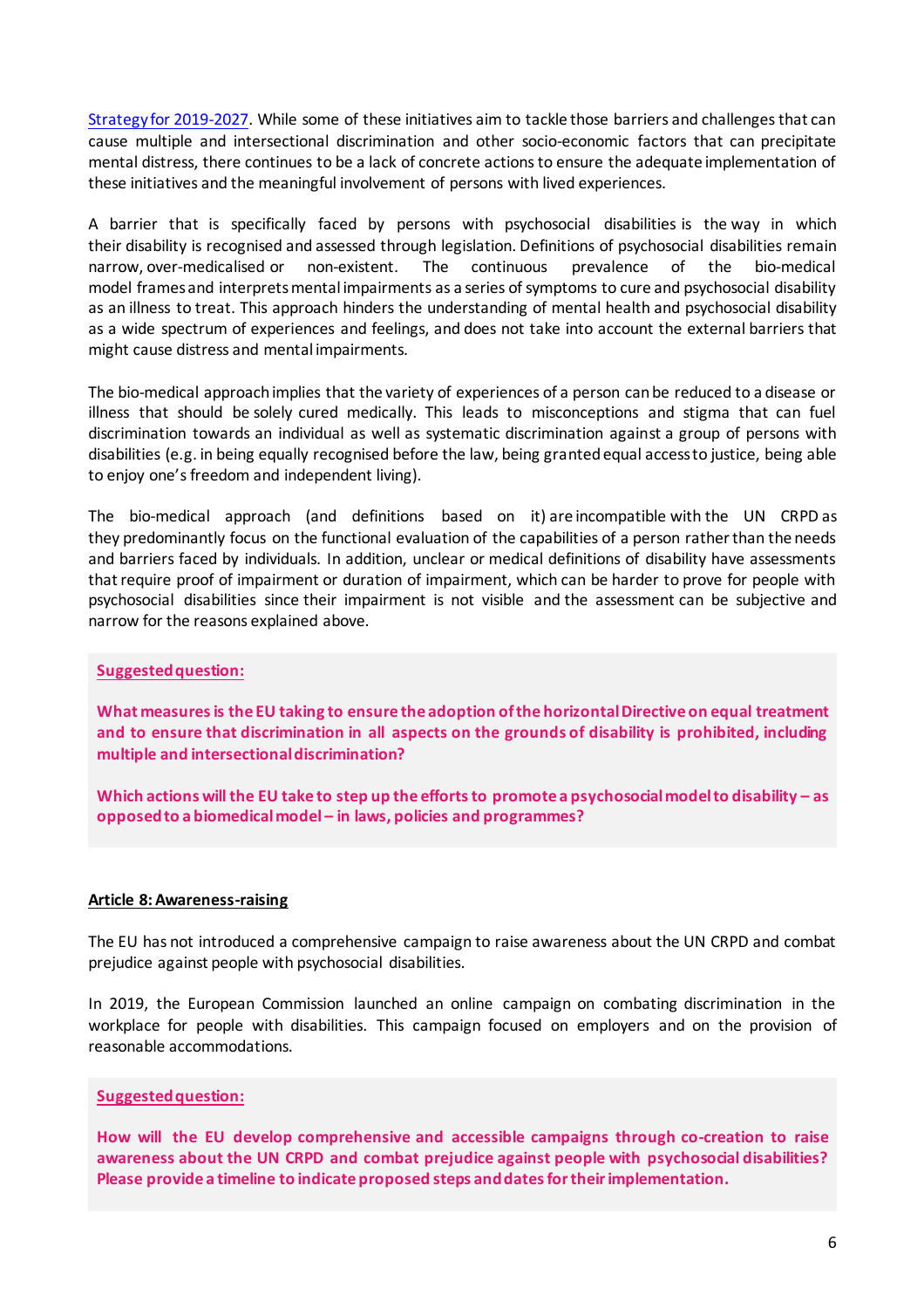# **Article 12: Equal recognition before the law**

The full legal capacity of persons with psychosocial disabilities remains a restricted right for many persons across the EU. [MHE research](https://www.mhe-sme.org/what-we-do/human-rights/promising-practices/) shows that while some promising initiatives and legislation on supported decision-making exist at the local and national level, there is still no EU-wide measure or initiative to ensure that all persons with psychosocial disabilities can fully exercise their rights as enshrined in EU treaties and legislation.

In the Strategy for the Rights of Persons with Disabilities 2021-2030, the EU acknowledges that the deprivation of legal capacity remains a dominant barrier for many persons with psychosocial disabilities to participate as equal members of society and be treated in an equitable way. The Strategy states that this barrier is particularly prevalent when it comes to the full participation in the democratic processes, the possibility to access and retain quality and sustainable jobs as well as access to justice, legal protection, freedom and security.

Through the Strategy, the European Commission commits to "work with Member States to implement the 2000 Hague Convention on the international protection of vulnerable adults in line with the UN CRPD" and to collect good practices on supported decision-making. Neither action specifies concrete measures for their implementation.

The [2000 Hague Convention](https://www.hcch.net/en/instruments/conventions/full-text/?cid=71) regulates issues of jurisprudence, applicable law and others "in international situations of adults who, by reason of an impairment or insufficiency of their personal faculties, are not in a position to protect their interests". In the [2017 Explanatory Report,](https://www.hcch.net/en/publications-and-studies/details4/?pid=2951&dtid=3) it is further outlined that situations of placing adults in "a particular care institution" or confining adults "who are a danger to third parties by reason of the mental disorders from which they suffer" for reasons of both public safety are included in the scope of the Convention.

These provisions and the language that they use are in clear contrast with the principles of the UN CRPD, its Article 12 as well as the 2015 Concluding Observations. The Strategy for the Rights of Persons with Disabilities 2021-2030 foresees a study on the Hague Convention on the protection of vulnerable adults in cross-border situations with the aim to pave the way for its ratification by all EU Member States. This intent has been [deemed as concerning by MHE](https://www.mhe-sme.org/wp-content/uploads/2021/04/Statement-2000-Hague-Convention-CLEAN.pdf) as well as th[e broader disability movement.](https://www.edf-feph.org/new-study-and-un-statement-on-the-hague-convention-on-the-protection-of-adults/)

## **Suggested questions:**

**Which urgent actions will the EU take to eliminate the restriction of legal capacity that hinder the rights of EU citizens with disabilities granted by the EU treaties, and ensure that the ratification and implementation of the 2000 Hague Convention on international protection of vulnerable adults promoted by the European Commission is done in compliance with the CRPD?**

**What steps will the EU take to provide robust data and comprehensive research about the impact of restrictions of legal capacity on the lives of persons with disabilities, including persons with psychosocial disabilities?**

**What initiatives will the EU take to support the abolishment of substituted decision-making and replacement with supported decision-making across the EU, including through the promotion of data collection, research and exchange of good practices which include co-creation?**

**What concrete measures and timeline will the European Commission take to carry out the collection of good practices on supported decision-making as defined in the Strategy for the Rights of Persons with Disabilities 2021-2030?**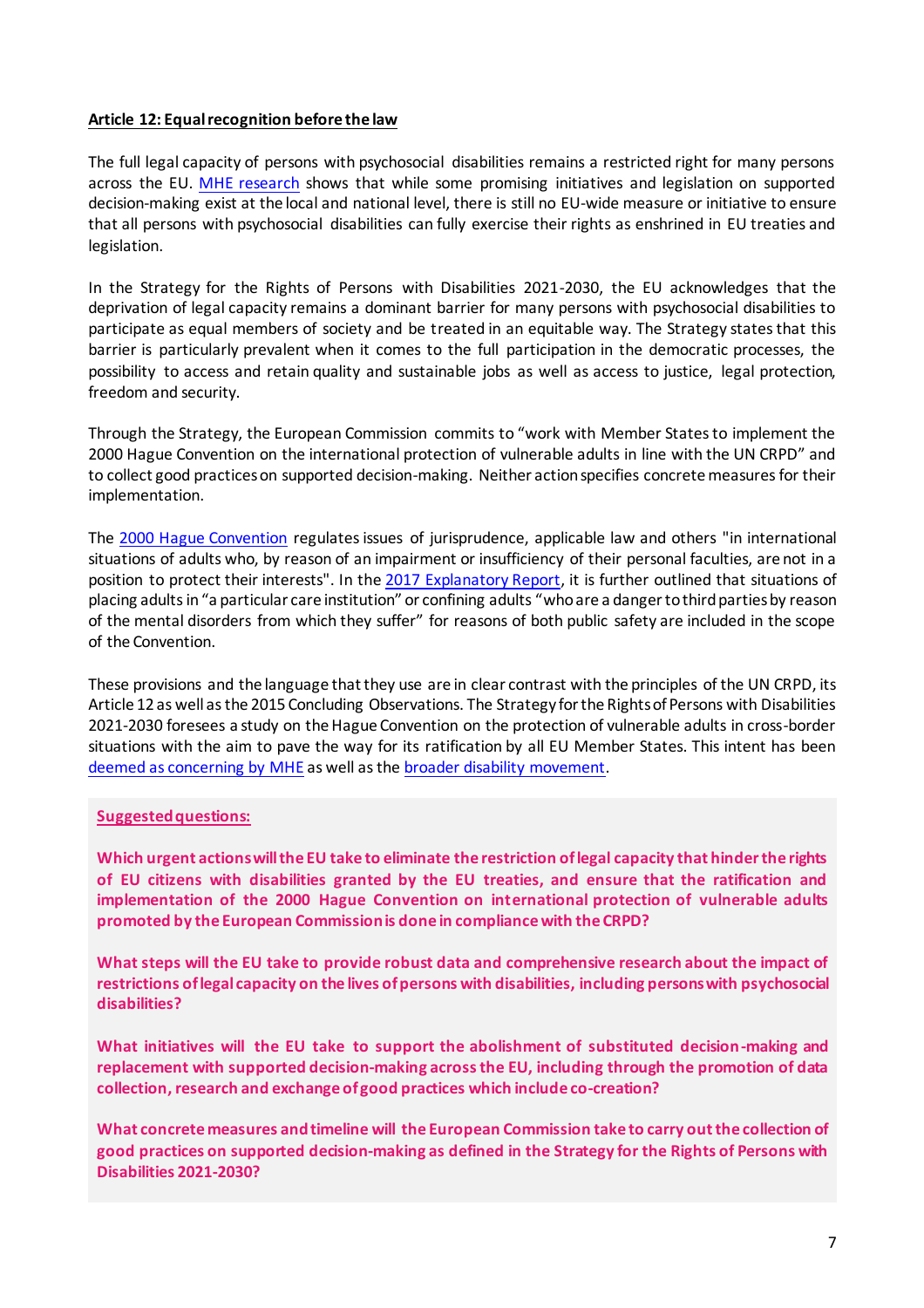# **Article 13: Access to justice**

People with psychosocial disabilities are often facing additional barriers when dealing with criminal justice systems. This can stem from inaccessible justice procedures, inadequate community care as well as stigma over being more 'dangerous' than people without psychosocial disabilities and being a 'danger' to public safety.

Within the framework of the European Union's Rights, Equality and Citizenship Programme 2014-2020, the European Law Academy organised a [series of seminars for legal practitioners and civil servants](https://www.era-comm.eu/UNCRPD/) on EU Disability Law and the UN CRPD. While these seminars have partly fulfilled the recommendation from the 2015 Concluding Observations to fund training for justice personnel on the UN CRPD, these seminars only reacheda limited amount of justice personnel.

The [Strategy on victims' rights 2020](https://eur-lex.europa.eu/legal-content/EN/TXT/?uri=CELEX:52020DC0258)-2025 includes victims with disabilities within its scope and specifically mentions the UN CRPD. This Strategy foresees the allocation of EU funding to provide support to victims with special needs, including persons with disabilities.

Finally, the Strategy for the Rights of Persons with Disabilities 2021-2030 commits the European Commission to launch a study on procedural safeguards for vulnerable adults in criminal proceedings and assess the need for legislative proposals strengthening the support and protection of vulnerable adults who fall victims of crime, in line with the EU Victims' Rights Strategy (2020-2025). The Strategy also states that the European Commission will provide guidance to Member States on access to justice for persons with disabilities in the EU.

## **Suggested questions:**

**What measures will the European Commission take to address the lack of awareness of psychosocial disabilities amongst criminal justice services?**

**What concrete measures and timeline will the EU take to ensure the funding of training to justice personnel and to provide support to victims with disabilities, in line with the UN CRPD?**

**What concrete measures and timeline will the European Commission take to assess the need for legislative proposals strengthening the support and protection of vulnerable adults and to provide guidance to Member States on access to justice for persons with disabilities in the EU?**

## **Article 14: Liberty and security of the person**

Persons with psychosocial disabilities continue to be deprived of their liberty through involuntary treatment. While [some initiatives, policies and laws exist at the local and national level to put an end to forced treatment](https://www.mhe-sme.org/what-we-do/human-rights/promising-practices/)  [and coercion,](https://www.mhe-sme.org/what-we-do/human-rights/promising-practices/) all the EU Member States are involved in the drafting of the additional protocol to the Oviedo Convention of the Council of Europe. If adopted, this additional protocol would pass legislation regulating involuntary treatment and placement in psychiatry.

Although the EU is not a member of the Council of Europe, the two bodies have signed a [Memorandum of](https://rm.coe.int/16804e437b)  [Understanding](https://rm.coe.int/16804e437b) in 2007 where they agreed to base their co-operation on the principles of indivisibility and universality of human rights, respect for the standards set out in this field by the fundamental texts of the United Nations and the Council of Europe, in particular the Convention for the Protection of Human Rights and Fundamental Freedoms, and the preservation of the cohesion of the human rights protection system in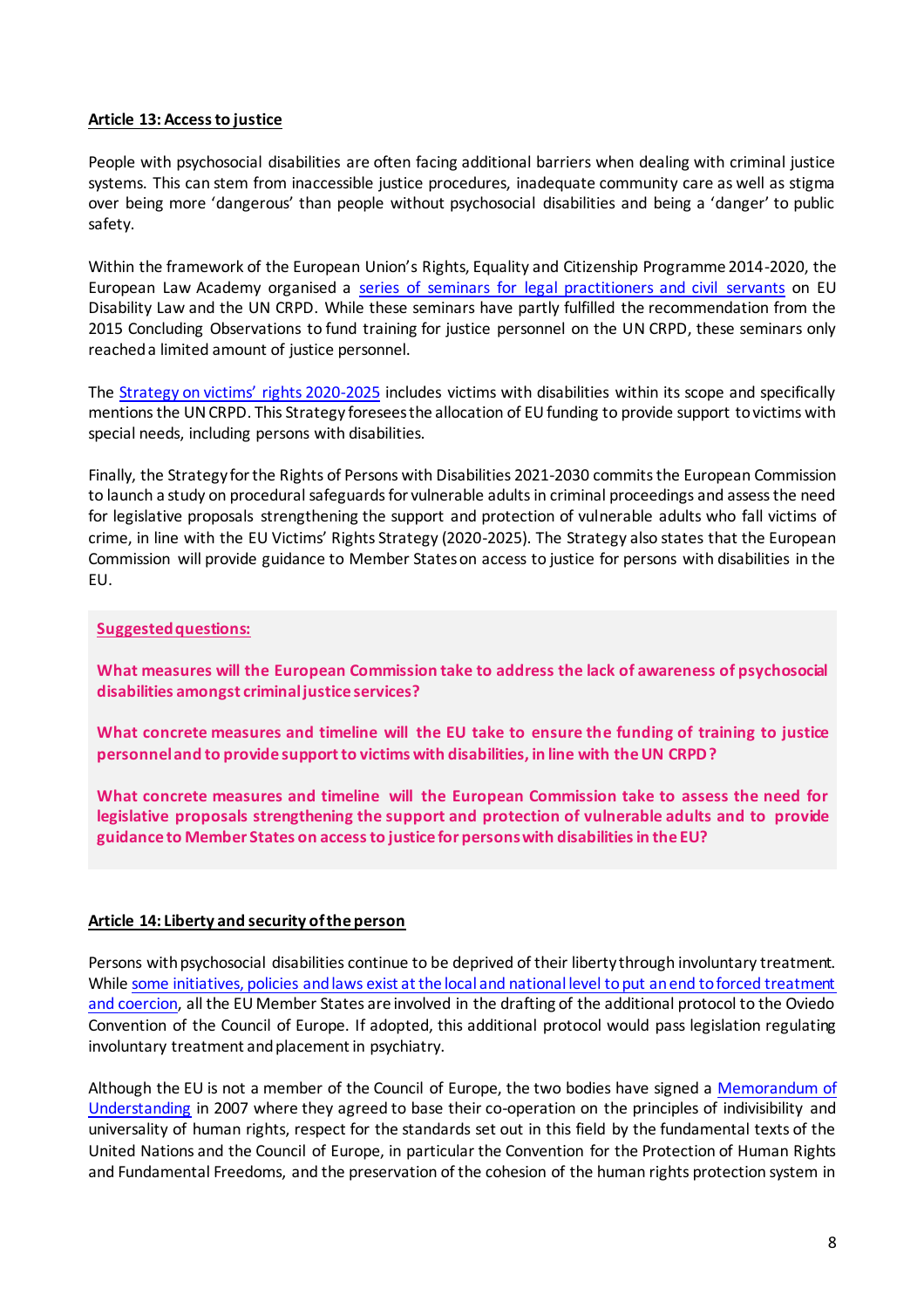Europe. As both EU and Council of Europe referred explicitly to the fundamental text of the United Nations, including the UN CRPD.

Despite the content of the Memorandum of Understanding and the clear contrast with the UN CRPD, the EU has not taken a position to oppose the adoption of the additional protocol to the Oviedo Convention.

**Suggested question:**

**What steps is the EU taking to oppose the draft additional protocol to the Oviedo Convention and promote voluntary treatment in EU Member States?**

## **Article 19: Living independently and being included in the community**

The [European Expert Group in the transition from institutional to community-based care \(EEG\)](https://deinstitutionalisation.com/) estimates that over one million [people still live in institutions in Europe.](https://deinstitutionalisationdotcom.files.wordpress.com/2021/07/updated-checklist-new-eeg-logo.pdf) [MHE research](https://mhe-sme.org/wp-content/uploads/2018/01/Mapping-and-Understanding-Exclusion-in-Europe.pdf) shows that institutions for persons with psychosocial disabilities still exist in many EU Member States. Moreover, historically, a large proportion of individuals previously in institutionalised settings did not receive adequate support in the community and have consequently experienced homelessness or have been re-institutionalised.

The EU promotes the transition from institutional to community-based care through the allocation of its funding, in particular through the [European Social Fund Plus,](https://eur-lex.europa.eu/legal-content/EN/TXT/?uri=CELEX%3A32021R1057) the [Regional Development Fund](https://eur-lex.europa.eu/eli/reg/2021/1058) and the [Common Provisions Regulation.](https://eur-lex.europa.eu/legal-content/EN/TXT/?uri=CELEX%3A32021R1060) In addition, as a response to COVID-19 pandemic, the EU created the [Recovery and Resilience Facility](https://ec.europa.eu/info/business-economy-euro/economic-and-fiscal-policy-coordination/eueconomyexplained/recovery-and-resilience-facility_en) to boost recovery. Despite this funding allocation, examples of misuse of funding to invest in institutions are still present, as it is [repeatedly flagged by the EEG.](https://deinstitutionalisation.com/newsflash/)

The Strategy for the Rights of Persons with Disabilities 2021-2030 commits the European Commission to publish a guide to recommend Member States improvements on independent living and inclusion in the community, as well as calls on EU Member States to implement good practices of deinstitutionalisation in the area of mental health and in respect of all persons with disabilities.

# **Suggested questions:**

**When will the EU publish official guidance documentation to ensure that no EU fundsis being used to promote the institutionalisation of people with disabilities?**

**How does the EU plan to improve its monitoring on the use of EU funds, with withdrawal and recovery of payments if the obligation to respect fundamental rights is breached?**

**What concrete measures and timeline will the European Commission take to publish the guide to Member States on independent living and inclusion in the community?**

**What concrete measures and timeline will the European Commission to monitor its call to Member States to implement good practices of deinstitutionalisation in the area of mental health and in respect to all persons with disabilities?**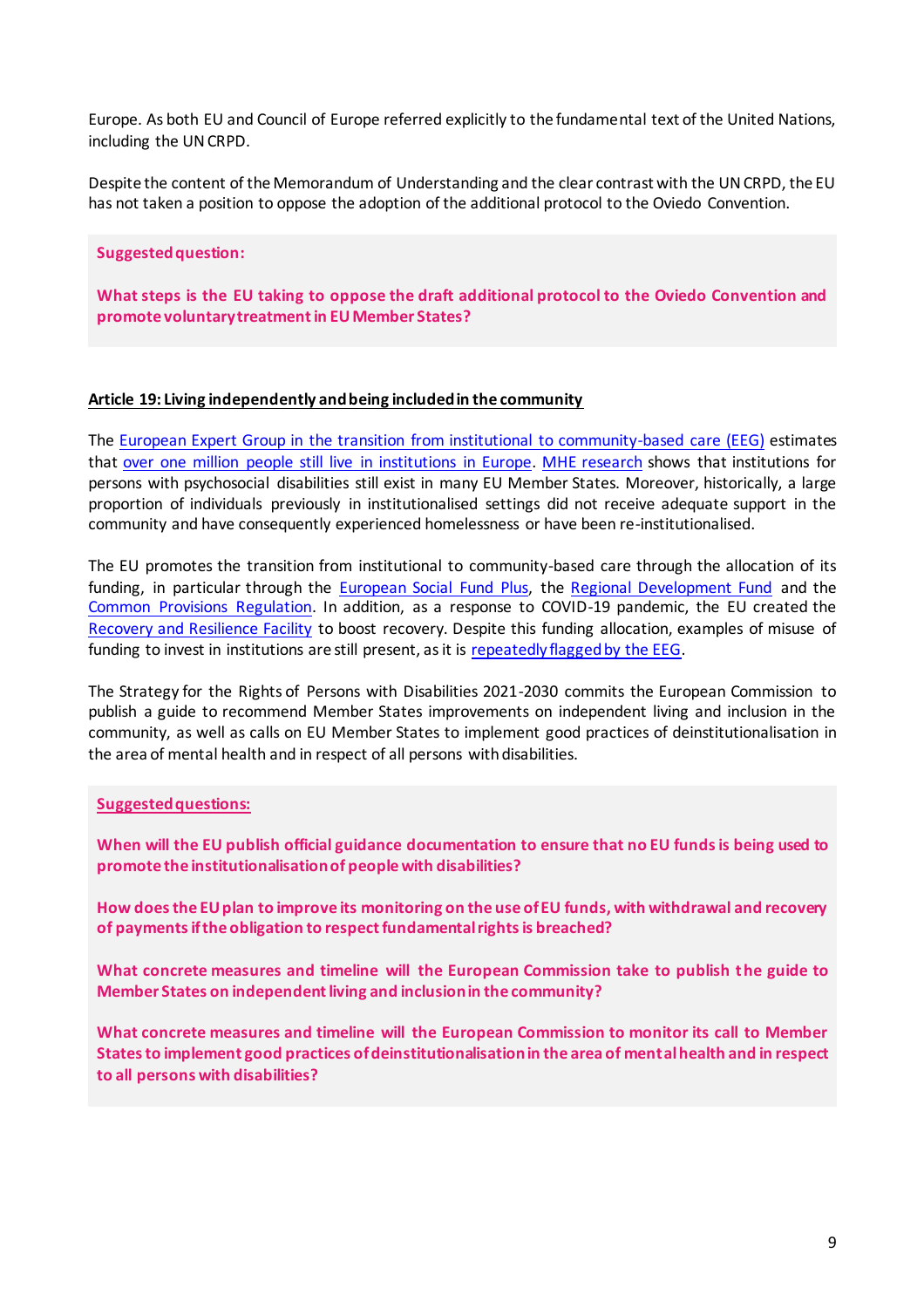## **Article 25: Health**

At EU level several initiatives concern mental health. The European Commission is building a strong European Health Union, in which all EU countries prepare and respond together to health crises, medical supplies are available, affordable and innovative, and countries work together to improve prevention, treatment and aftercare for diseases such as cancer. An evaluation was also carried out in 2021, by the European Commission, to assess the [Directive on patients' rights in cross](https://eur-lex.europa.eu/legal-content/EN/TXT/?uri=CELEX%3A32011L0024)-border healthcare and whether it makes it easier to access safe and high-quality healthcare abroad. Here, service users and persons with psychosocial disabilities often face barriers in accessing cross-border healthcare.

In addition, the creation of a [European Health Data Space](https://ec.europa.eu/health/ehealth-digital-health-and-care/european-health-data-space_en) is one of the priorities of the Commission 2019- 2025, to promote better exchange and access to different types of health data, to support healthcare delivery, health research and health policy-making purposes.

Lastly, the EU's future work on digitalisation including the [2030 Digital Compass,](https://ec.europa.eu/info/strategy/priorities-2019-2024/europe-fit-digital-age/europes-digital-decade-digital-targets-2030_en) the Commission vision and targets for the digital transformation, guided by digital rights and principles, which will certainly impact access to support to mental health services.

Access to health services and support remains a right that cannot be fully enjoyed by persons with disabilities in Europe. As mentioned above in the section on Article 5, the EU does not currently recognise discrimination on the ground of disability in relation to healthcare. This means that persons with disabilities are not protected to receive the same range, quality and standard of free or affordable healthcare and programmes as provided to other persons.

For persons with psychosocial disabilities the challenge does not only come from possible discrimination and stigma, but also from the risk of not receiving adequate information and give informed consent if they are under guardianship.

Supported decision-making is a practice that can have a substantial impact on the right to health of persons with psychosocial disabilities, yet virtuall[y all EU Member States still include some type of substitute decision](https://www.mhe-sme.org/wp-content/uploads/2020/06/Report-ENNHRI-and-MHE-Implementing-supported-decision-making.pdf)[making schemes as a last resort.](https://www.mhe-sme.org/wp-content/uploads/2020/06/Report-ENNHRI-and-MHE-Implementing-supported-decision-making.pdf) This means that, in many cases, where there is a choice between the two, substitute decision-making prevails over supported decision-making.

## **Suggested questions:**

**What is the EU doing to support in ensuring persons with disabilities, including psychosocial disabilities, are provided with the same range, quality and standard of free or affordable health care and programmes as provided to other persons?**

**What are the EU's plans to support its Member States in the abolition of substitute decision-making schemes in healthcare with practices and programmes implementing supported decision-making?**

**What steps is the EU taking to ensure all initiatives connected to the right to health are sensitive the needs of people with disabilities, including persons with psychosocial disabilities, with co -creation at the heart of any consultative initiates?**

**How will the EU ensure that everyone is able to equally benefit from digital health and care services? What steps will be taken to ensure the fundamental rights of persons with disabilities are protected and prevent discrimination from being further fuelled, though digital tools?**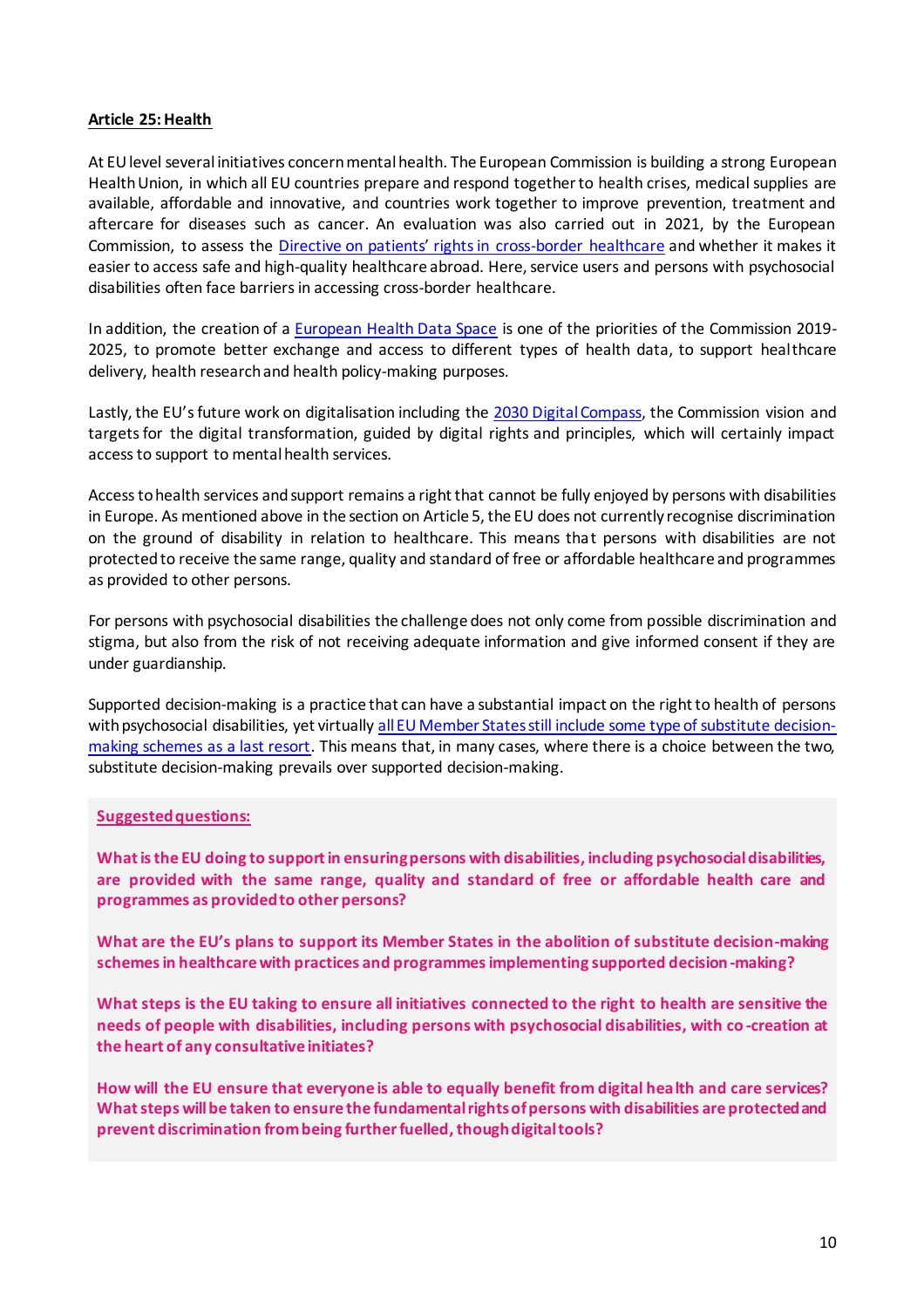# **Article 27: Work and employment**

In 2019, the European Commission launched an online campaign on combating discrimination in the workplace for people with disabilities. This campaign focused on employers and on the provision of reasonable accommodations. Yet, levels of employment of persons with disabilities remain lower than the rest of the population across the EU. [In 2019, only 50.8% of persons with disabilities were](https://www.edf-feph.org/publications/european-human-rights-report/) in employment, [compared to 74.8% for persons without disabilities.](https://www.edf-feph.org/publications/european-human-rights-report/) This data concerns the employment situation before the coronavirus pandemic and does not include persons with disabilities living in institutions, suggesting that the unemployment levels of persons with disabilities might be even higher today.

Despite the existence of the [2000 Employment Equality Directive,](https://eur-lex.europa.eu/legal-content/EN/TXT/?uri=celex%3A32000L0078) there still seem to be [lack of awareness](https://equineteurope.org/reasonable-accommodation-for-persons-with-disabilities-what-challenges-in-its-practical-implementation/)  [over the provision of reasonable accommodations and the prohibition of discrimination](https://equineteurope.org/reasonable-accommodation-for-persons-with-disabilities-what-challenges-in-its-practical-implementation/) on the basis of disability in the workplace. Persons with psychosocial disabilities face additional barriers in accessing and remaining into the open labour market. Stigma and the misconception of being "unfit" to work remain a pervasive attitude that hinders the employment of people with psychosocial disabilities. Discrimination towards employees with disabilities is still widespread. This can lead to fear of repercussions, stigma, and unfair treatment, and prevents people with psychosocial disabilities from disclosing their disability status and requesting reasonable accommodations.

## **Suggested question:**

**What concrete measures and timeline will the EU take to increase the equitable employment of persons with disabilities, including tackling disability-specific barriers like those faced by people with psychosocial disabilities?**

## **Article 29: Participation in political and public life**

Some persons with disabilities, including persons with psychosocial disabilities, still cannot fully enjoy their right to political participation across the EU. At the last elections of the European Parliament in 2019, 18 [EU](https://fra.europa.eu/en/publication/2019/who-will-not-get-vote-2019-european-parliament-elections)  [Member States](https://fra.europa.eu/en/publication/2019/who-will-not-get-vote-2019-european-parliament-elections)had legislation in place that excluded hundreds of thousands citizens from the possibility to vote on the ground of disability (namely because of being placed under plenary or partial guardianship). Moreover, this does not include those persons who, even if not deprived of their legal capacity, could not vote because of being institutionalised.

This is not only a violation of the UN CRPD, but also of EU Treatiesand the EU Charter on Fundamental Rights, which recognise the right of persons with disabilities to exercise their citizenship rights, including the right to vote and stand for elections.

## **Suggested questions:**

**How does the Commission plan to support the right to vote and stand as a candidate to persons with disabilities in European elections?** 

**How will the Commission ensure the accessibility of European elections for all persons with disabilities?**